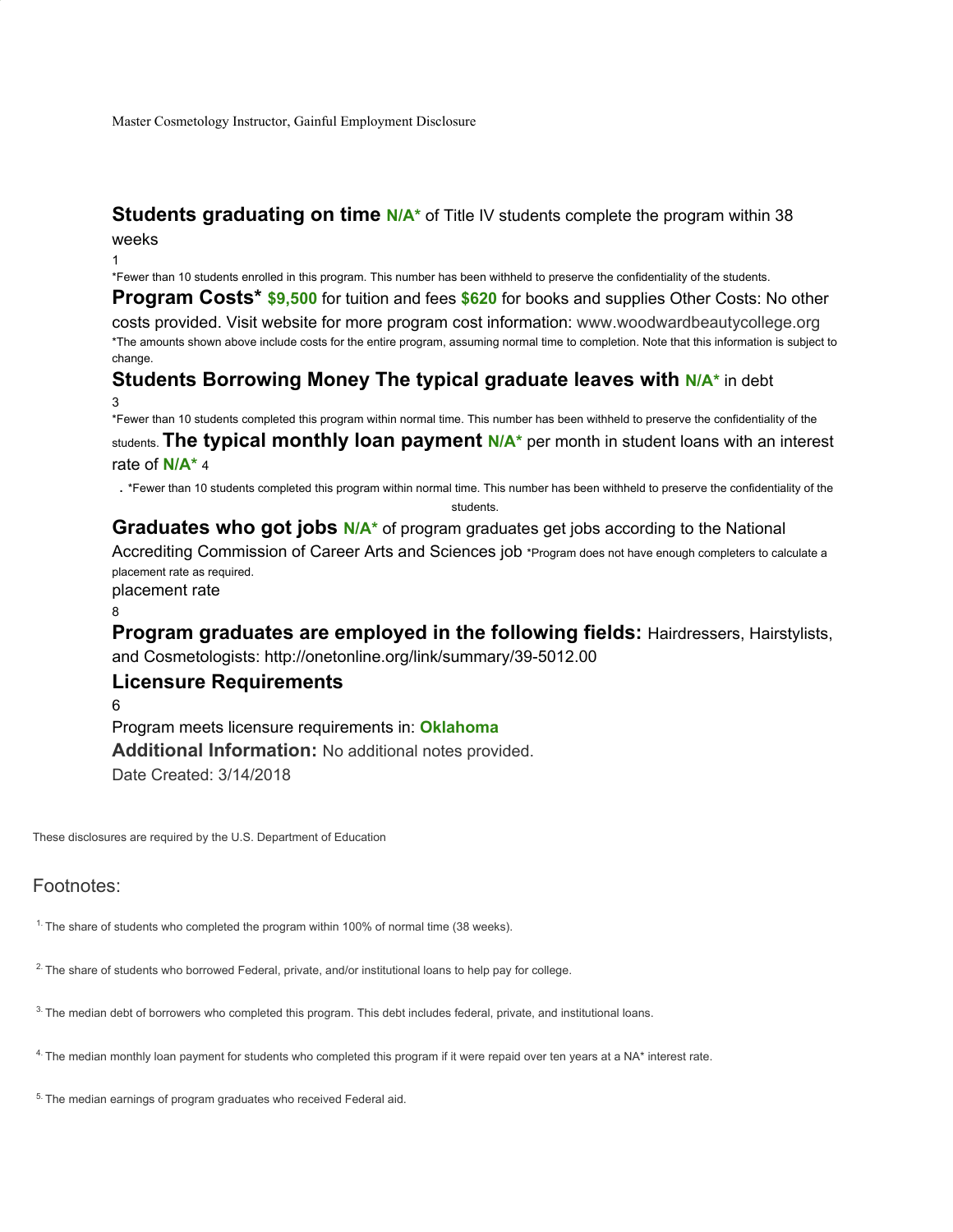<sup>6.</sup> Some States require students to graduate from a state approved program in order to obtain a license to practice a profession in those States.

7. State Job Placement Rate: Name of the state this placement rate is calculated for: *N/A*

Follow the link below to find out who is included in the calculation of this rate:

*N/A*What types of jobs were these students placed in? *N/A*When were the

former students employed? *N/A*

How were completers tracked? *N/A*

8. Accreditor Job Placement Rate:

Name of the accrediting agency this placement rate is calculated for:

*National Accrediting Commission of Career Arts and Sciences*

Follow the link below to find out who is included in the calculation of this rate:

*N/A*What types of jobs were these students

placed in?

*N/A*When were the former students

employed?

*N/A*

How were completers tracked? *N/A*

#### Footnotes:

<sup>1.</sup> The share of students who completed the program within 100% of normal time (38 weeks).

<sup>2.</sup> The share of students who borrowed Federal, private, and/or institutional loans to help pay for college.

3. The median debt of borrowers who completed this program. This debt includes federal, private, and institutional loans.

<sup>4.</sup> The median monthly loan payment for students who completed this program if it were repaid over ten years at a NA\* interest rate.

<sup>5.</sup> The median earnings of program graduates who received Federal aid.

<sup>6.</sup> Some States require students to graduate from a state approved program in order to obtain a license to practice a profession in those States.

7. State Job Placement Rate:

Name of the state this placement rate is calculated for: *N/A*

Follow the link below to find out who is included in the calculation of this rate:

*N/A*What types of jobs were these students placed in? *N/A*When were the